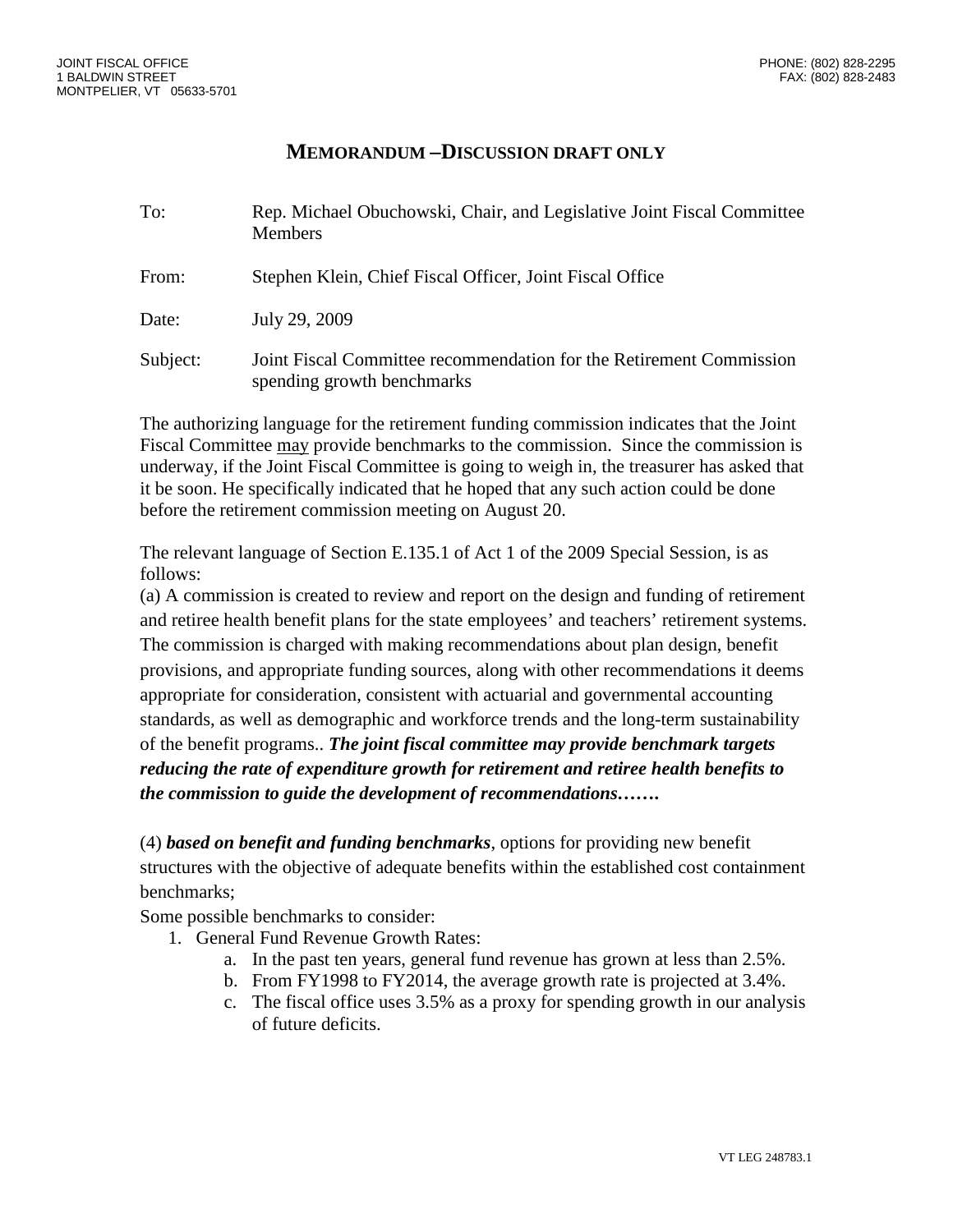- 2. State and Local Price Index from FY1998 FY2012 has an average annual growth of 3.75%.
	- a. From FY2000 to projected FY2014 the average general fund growth rate is projected to be 3%.
- 3. The retiree cost growth is likely to be on the high side of these estimates due to demographic and health cost pressures.

Recommendations:

- The Joint Fiscal Committee offers the commission a benchmark "guidance" target of 3.5 - 4% for retiree system cost growth.
- The Joint Fiscal Committee recognizes that this guidance requires difficult decisions on the part of the commission, the legislature, and system participants.
- In the event that the commission chooses a higher growth rate, the commission should be specific about how it is to be financed.

| System                 | FY2010 (Request) | FY2011 (Projection) |
|------------------------|------------------|---------------------|
| <b>State Employees</b> | 32 million       | 45.9 million        |
| <b>State Teachers</b>  | 41.5 million     | 63.8 million        |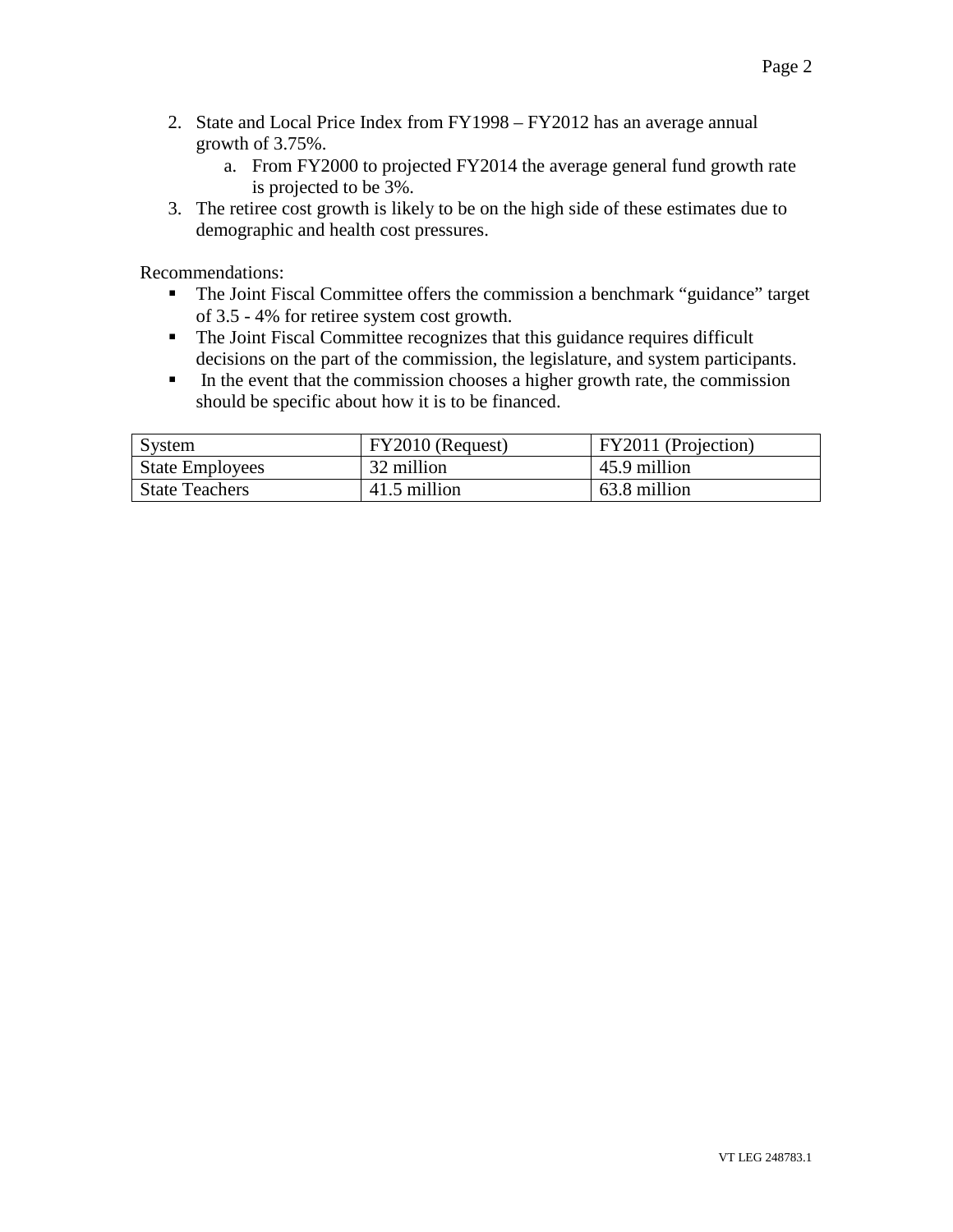## TABLE 3 **Relevant Inflation and Other Economic Measures Consensus JFO and Administration Forecast - October 2008**

| <b>U.S. State and Local Government</b><br><b>NIPA Chain Weighted Deflator</b><br><b>Fiscal Year Basis</b><br>Calendar 2000 = 100 (FPDIGS.US) |              | <b>U.S. Consumer Price Index</b><br><b>Urban Consumer, All Items</b><br><b>Calendar Year Basis</b><br>1982-1984 = 100 (FCPIU.US) |      | <b>OFHEO - Vermont</b><br><b>House Price Index</b><br><b>Calendar Year Basis</b><br>1980 Q1 = 100 (FHOFHOPI.VT) |        | Vermont Gross State Product<br>(GSP) Nominal Dollars<br><b>Fiscal Year Basis</b><br>(FGDP.VT) |       |         |      |              |        |
|----------------------------------------------------------------------------------------------------------------------------------------------|--------------|----------------------------------------------------------------------------------------------------------------------------------|------|-----------------------------------------------------------------------------------------------------------------|--------|-----------------------------------------------------------------------------------------------|-------|---------|------|--------------|--------|
|                                                                                                                                              | <b>Index</b> | %ch                                                                                                                              |      | Index                                                                                                           | $%$ ch |                                                                                               | Index | $%$ ch  |      | \$ Billions  | $%$ ch |
| 1981                                                                                                                                         | 51.6         | <b>NA</b>                                                                                                                        | 1981 | 90.9                                                                                                            | 10.4%  | 1981                                                                                          | 105.8 | $-0.4%$ | 1981 | 5.1          | 9.7%   |
| 1982                                                                                                                                         | 55.4         | 7.5%                                                                                                                             | 1982 | 96.5                                                                                                            | 6.2%   | 1982                                                                                          | 110.2 | 4.2%    | 1982 | 5.6          | 8.9%   |
| 1983                                                                                                                                         | 58.5         | 5.6%                                                                                                                             | 1983 | 99.6                                                                                                            | 3.2%   | 1983                                                                                          | 116.8 | 6.0%    | 1983 | 5.9          | 6.6%   |
| 1984                                                                                                                                         | 61.0         | 4.3%                                                                                                                             | 1984 | 103.9                                                                                                           | 4.4%   | 1984                                                                                          | 123.8 | 6.1%    | 1984 | 6.6          | 10.2%  |
| 1985                                                                                                                                         | 63.5         | 4.1%                                                                                                                             | 1985 | 107.6                                                                                                           | 3.5%   | 1985                                                                                          | 133.7 | 7.9%    | 1985 | 7.2          | 9.7%   |
| 1986                                                                                                                                         | 65.6         | 3.3%                                                                                                                             | 1986 | 109.7                                                                                                           | 1.9%   | 1986                                                                                          | 149.1 | 11.6%   | 1986 | 7.9          | 9.3%   |
| 1987                                                                                                                                         | 68.0         | 3.6%                                                                                                                             | 1987 | 113.6                                                                                                           | 3.7%   | 1987                                                                                          | 170.7 | 14.4%   | 1987 | 8.6          | 9.1%   |
| 1988                                                                                                                                         | 70.4         | 3.5%                                                                                                                             | 1988 | 118.3                                                                                                           | 4.1%   | 1988                                                                                          | 195.3 | 14.4%   | 1988 | 9.6          | 12.6%  |
| 1989                                                                                                                                         | 72.7         | 3.3%                                                                                                                             | 1989 | 123.9                                                                                                           | 4.8%   | 1989                                                                                          | 212.2 | 8.6%    | 1989 | 10.8         | 12.0%  |
| 1990                                                                                                                                         | 75.5         | 3.8%                                                                                                                             | 1990 | 130.7                                                                                                           | 5.4%   | 1990                                                                                          | 214.4 | 1.1%    | 1990 | 11.3         | 4.9%   |
| 1991                                                                                                                                         | 78.8         | 4.3%                                                                                                                             | 1991 | 136.2                                                                                                           | 4.2%   | 1991                                                                                          | 212.7 | $-0.8%$ | 1991 | 11.4         | 0.8%   |
| 1992                                                                                                                                         | 80.5         | 2.2%                                                                                                                             | 1992 | 140.3                                                                                                           | 3.0%   | 1992                                                                                          | 214.6 | 0.9%    | 1992 | 11.9         | 3.9%   |
| 1993                                                                                                                                         | 82.3         | 2.3%                                                                                                                             | 1993 | 144.5                                                                                                           | 3.0%   | 1993                                                                                          | 217.1 | 1.2%    | 1993 | 12.6         | 5.9%   |
| 1994                                                                                                                                         | 84.3         | 2.4%                                                                                                                             | 1994 | 148.2                                                                                                           | 2.6%   | 1994                                                                                          | 217.0 | $-0.1%$ | 1994 | 13.2         | 4.9%   |
| 1995                                                                                                                                         | 86.7         | 2.9%                                                                                                                             | 1995 | 152.4                                                                                                           | 2.8%   | 1995                                                                                          | 218.2 | 0.6%    | 1995 | 13.6         | 3.0%   |
| 1996                                                                                                                                         | 88.7         | 2.3%                                                                                                                             | 1996 | 156.9                                                                                                           | 2.9%   | 1996                                                                                          | 221.6 | 1.6%    | 1996 | 13.9         | 2.7%   |
| 1997                                                                                                                                         | 90.6         | 2.1%                                                                                                                             | 1997 | 160.5                                                                                                           | 2.3%   | 1997                                                                                          | 223.9 | 1.0%    | 1997 | 14.8         | 5.8%   |
| 1998                                                                                                                                         | 92.1         | 1.6%                                                                                                                             | 1998 | 163.0                                                                                                           | 1.5%   | 1998                                                                                          | 229.4 | 2.4%    | 1998 | 15.5         |        |
| 1999                                                                                                                                         | 94.0         | 2.1%                                                                                                                             | 1999 | 166.6                                                                                                           | 2.2%   | 1999                                                                                          | 238.9 | 4.1%    | 1999 | 16.3         | 5.2%   |
| 2000                                                                                                                                         | 97.9         | 4.1%                                                                                                                             | 2000 | 172.2                                                                                                           | 3.4%   | 2000                                                                                          | 256.2 | 7.3%    | 2000 | 17.4         | 4.9%   |
| 2001                                                                                                                                         | 101.7        | 3.9%                                                                                                                             | 2001 | 177.0                                                                                                           | 2.8%   | 2001                                                                                          | 276.4 | 7.9%    | 2001 | 18.3         | 6.7%   |
| 2002                                                                                                                                         | 103.9        | 2.1%                                                                                                                             | 2002 | 179.9                                                                                                           | 1.6%   | 2002                                                                                          | 297.4 | 7.6%    | 2002 | 19.1         | 5.5%   |
| 2003                                                                                                                                         | 107.7        | 3.7%                                                                                                                             | 2003 | 184.0                                                                                                           | 2.3%   | 2003                                                                                          | 318.8 | 7.2%    | 2003 |              | 4.3%   |
| 2004                                                                                                                                         | 111.6        | 3.6%                                                                                                                             | 2004 | 188.9                                                                                                           | 2.7%   | 2004                                                                                          | 361.7 | 13.5%   | 2004 | 19.9<br>21.2 | 4.2%   |
| 2005                                                                                                                                         | 117.8        | 5.6%                                                                                                                             | 2005 | 195.3                                                                                                           | 3.4%   | 2005                                                                                          | 412.9 | 14.2%   | 2005 | 22.4         | 6.5%   |
| 2006                                                                                                                                         | 125.5        | 6.5%                                                                                                                             | 2006 | 201.6                                                                                                           | 3.2%   | 2006                                                                                          | 450.9 | 9.2%    | 2006 |              | 5.3%   |
| 2007                                                                                                                                         | 131.7        | 4.9%                                                                                                                             | 2007 | 207.3                                                                                                           | 2.9%   | 2007                                                                                          | 468.9 | 4.0%    | 2007 | 23.3         | 4.1%   |
| 2008                                                                                                                                         | 139.3        | 5.8%                                                                                                                             | 2008 | 216.5                                                                                                           | 4.4%   | 2008                                                                                          | 472.5 | 0.8%    | 2008 | 24.0         | 3.1%   |
| 2009                                                                                                                                         | 143.7        | 3.2%                                                                                                                             | 2009 | 221.7                                                                                                           | 2.4%   | 2009                                                                                          | 467.2 | $-1.1%$ | 2009 | 25.5         | 6.3%   |
| 2010                                                                                                                                         | 147.9        | 2.9%                                                                                                                             | 2010 | 227.2                                                                                                           | 2.5%   | 2010                                                                                          | 468.0 | 0.2%    |      | 26.6         | 4.3%   |
| 2011                                                                                                                                         | 152.4        | 3.0%                                                                                                                             | 2011 | 233.6                                                                                                           | 2.8%   | 2011                                                                                          | 473.1 | 1.1%    | 2010 | 27.5         | 3.5%   |
| 2012                                                                                                                                         | 157.1        | 3.1%                                                                                                                             | 2012 | 240.8                                                                                                           | 3.1%   | 2012                                                                                          | 481.5 |         | 2011 | 28.8         | 4.6%   |
|                                                                                                                                              |              |                                                                                                                                  |      |                                                                                                                 |        |                                                                                               |       | 1.8%    | 2012 | 30.2         | 4.8%   |